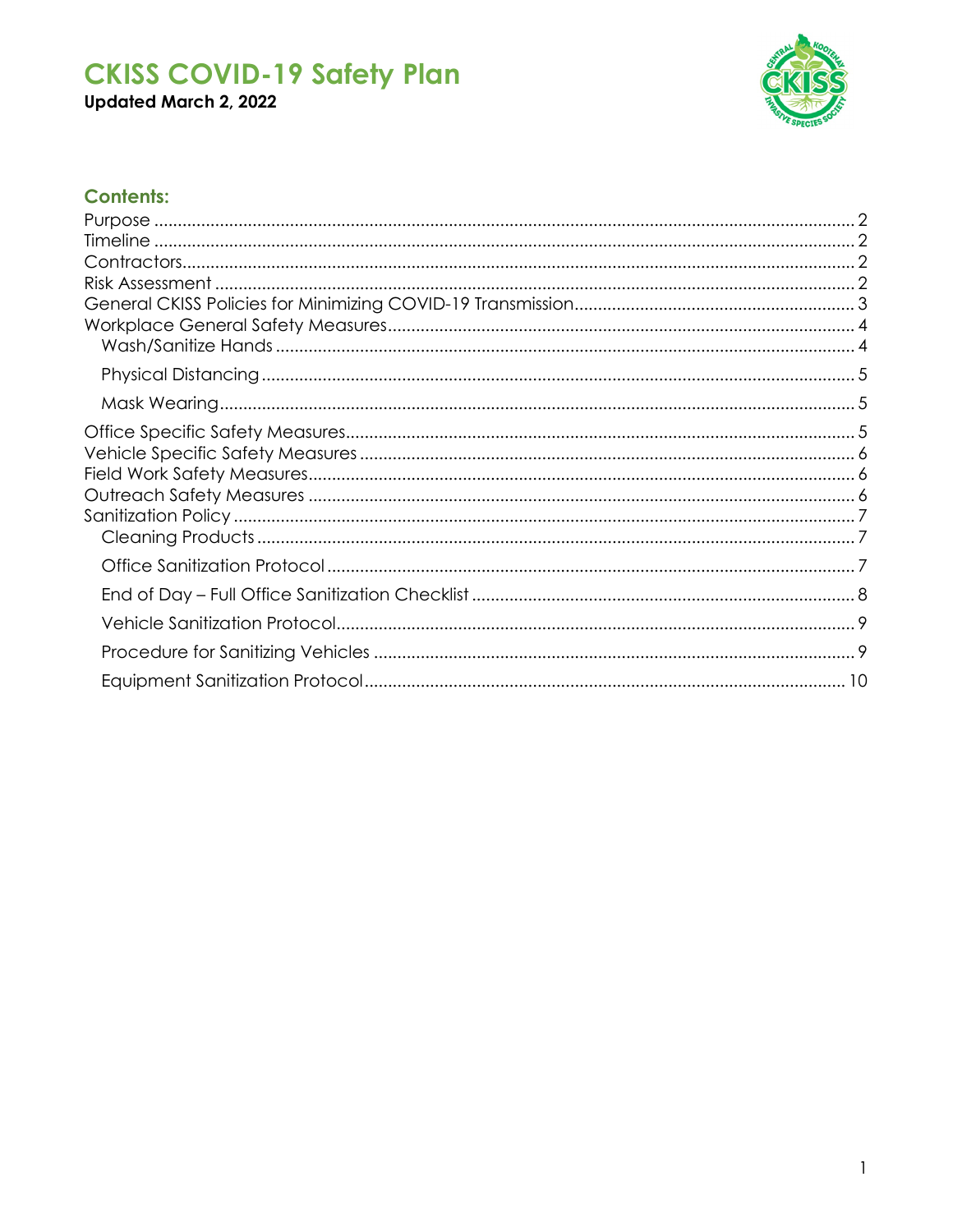

#### <span id="page-1-0"></span>**Purpose:**

In order to minimize the spread of COVID-19 and protect our employees, the public, and vulnerable members of our community, The Central Kootenay Invasive Species Society (CKISS) requires that all staff and contractors review and follow the COVID-19 protocols outlined below while conducting work on behalf of CKISS.

This document lays out the situations where staff and contractors should not work and specific protocols that staff and contractors should follow to minimize the chance of exposure to COVID-19 at work.

#### <span id="page-1-1"></span>**Timeline:**

These protocols will remain in place until further notice. Protocols will be updated to reflect ongoing changes to the COVID-19 crisis.

#### <span id="page-1-2"></span>**Contractors:**

These protocols are intended to supplement contractor health and safety plans already in place. Contractors are responsible for all additional costs associated with implementing COVID-19 protocols. If costs are anticipated to impact project invoicing/budgets/work plans, this must be discussed in advance with the contract manager responsible.

Contractors must ensure there is a plan for sick personnel coverage, or contact their contract manager if work completion will be impacted and we will work towards a solution that will not compromise anyone's health and safety (ie. defer treatment sites to next season if necessary)

#### <span id="page-1-3"></span>**Risk Assessment**

The virus that causes COVID – 19 spreads in several ways. It can spread in droplets when a person talks, yells, laughs, coughs or sneezes. It can also spread if you touch a contaminated surface and then touch your face.

The risk of person-to-person transmission increases the closer you come to other people, the more time you spend near them, and the more people you come near.

The risk of surface transmission increases when many people contact the same surface and when those contacts happen over short periods of time.

Therefore, it is important that we identify situations staff will encounter that are associated with the risk of person-to-person transmission or surface transmission of COVID-19.

Areas/activities with some risk of exposure to COVID-19:

- Working at the CKISS office
- Driving in work vehicles
- Working in the field with a crew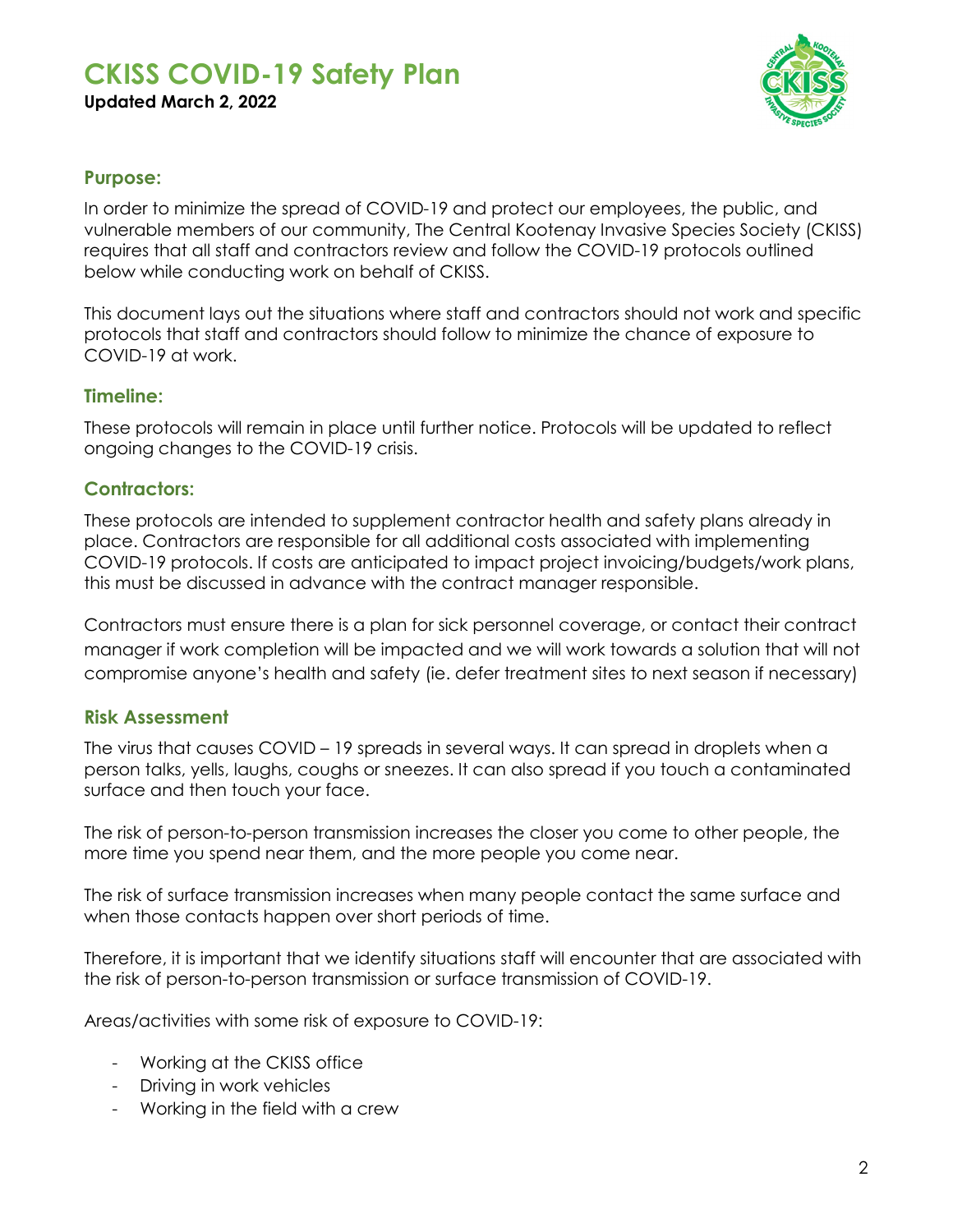**Updated March 2, 2022**



- Using shared field equipment
- Conducting outreach/education in person
- Entering public areas while at work (gas stations, the hardware store, etc.)

#### <span id="page-2-0"></span>**General CKISS Policies for Minimizing COVID-19 Transmission:**

| Policy                                         |                                          | <b>Actions</b>                                                                                                                                                                            |  |  |  |  |
|------------------------------------------------|------------------------------------------|-------------------------------------------------------------------------------------------------------------------------------------------------------------------------------------------|--|--|--|--|
| 1. All staff are to be familiar                | $\bullet$<br>with symptoms and up to     | Review BC-CDC information and guidelines on symptoms,<br>reporting and testing: http://covid-19.bccdc.ca/                                                                                 |  |  |  |  |
| date government<br>information                 | $\bullet$                                | Stay up to date with new recommendations and Provincial Health<br>Orders, as well as vaccine availability                                                                                 |  |  |  |  |
|                                                | $\bullet$                                | COVID-19 safety updates/comments will be addressed at safety<br>meetings                                                                                                                  |  |  |  |  |
| 2.<br>risk of infection and                    | All staff to minimize their<br>$\bullet$ | Follow BC-CDC guidelines for handwashing and disinfection at<br>home                                                                                                                      |  |  |  |  |
| transmission                                   | $\bullet$                                | Follow all BC Provincial Health Orders                                                                                                                                                    |  |  |  |  |
|                                                | $\bullet$                                | Follow all CKISS procedures including Office Specific Safety<br>Measures, Vehicle Specific Safety Measures, CKISS Sanitization<br>procedures                                              |  |  |  |  |
|                                                |                                          | CKISS will provide appropriate cleaning supplies, available at the<br>office                                                                                                              |  |  |  |  |
| All staff to take<br>3.<br>precautions, manage | $\bullet$<br>their mental health and     | Read and follow Canadian Mental Health Association<br>recommendations for managing stress and anxiety in regards to<br>COVID-19                                                           |  |  |  |  |
| to the virus                                   | reduce stress in regards<br>$\bullet$    | Read and follow the B.C. Ministry of Health and Mental Health and<br>Addictions guidance for managing COVID-19 stress, anxiety and<br>depression                                          |  |  |  |  |
|                                                |                                          | CKISS will help to reduce virus-related stress by providing a COVID<br>safety-conscious work environment and open communication                                                           |  |  |  |  |
|                                                |                                          | Reach out to Executive Director or other staff if you have any<br>COVID related concerns or need additional advice, support or<br>further information on how to manage your mental health |  |  |  |  |
|                                                | $\bullet$                                | If you require immediate help, call 1-888-COVID-19 or text 604-630-<br>0300                                                                                                               |  |  |  |  |
| 4. Take action immediately<br>if you have any  | $\bullet$                                | Use the BC Self Assessment Tool and if recommended get a<br>COVID test                                                                                                                    |  |  |  |  |
| you were recently in                           | symptoms or if someone<br>$\bullet$      | Call Health Link BC (8-1-1) and follow instructions given in regard to<br>self-isolation, contact tracing, etc.                                                                           |  |  |  |  |
| the virus                                      | contact with, contracts<br>$\bullet$     | Notify Executive Director immediately if you have symptoms<br>and/or test positive                                                                                                        |  |  |  |  |
|                                                |                                          | Notify Executive Director immediately if anyone you live with or<br>have recently been in personal contact with tests positive for<br><b>COVID</b>                                        |  |  |  |  |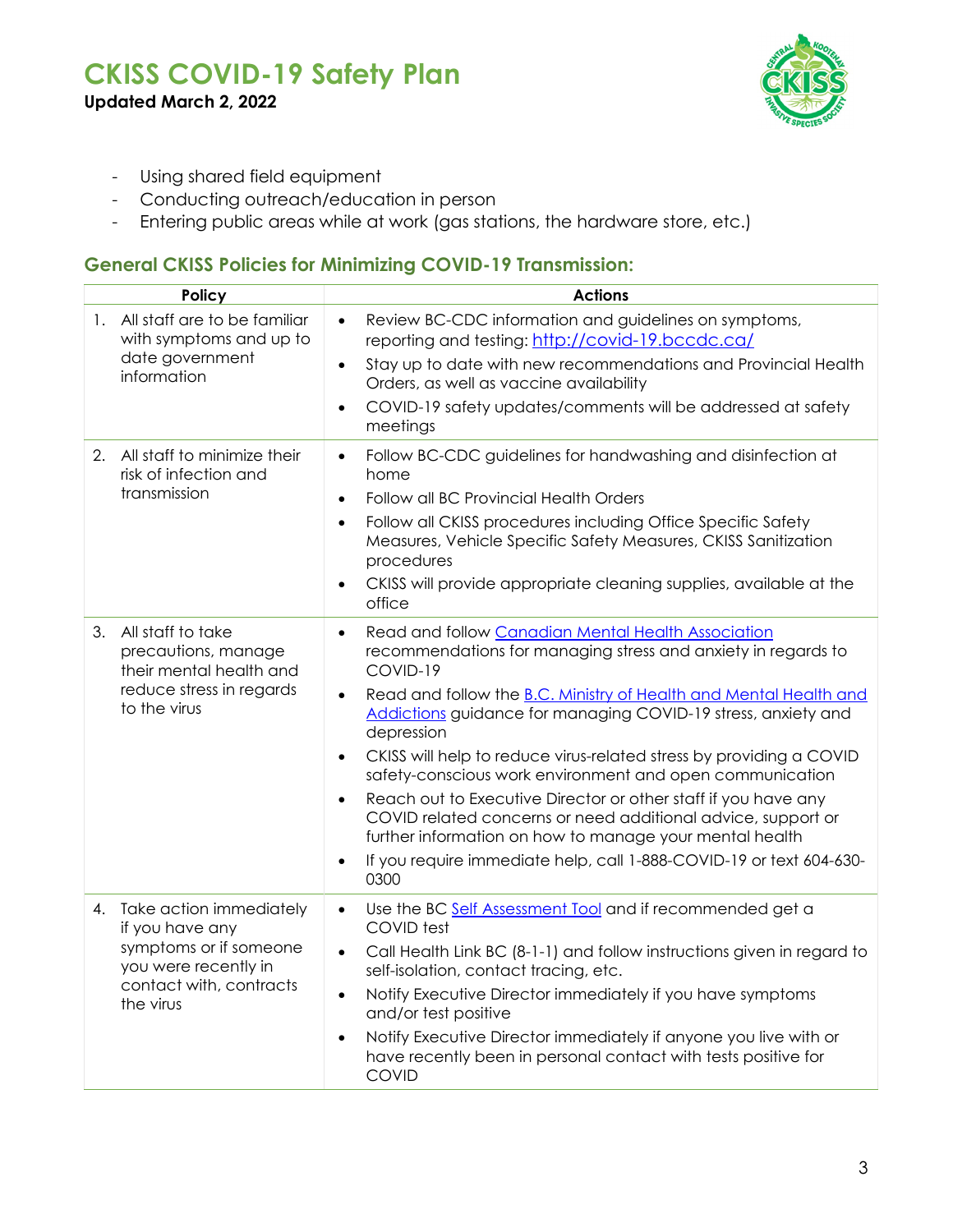

| 5. All staff to avoid in-person<br>meetings                                                          | $\bullet$<br>$\bullet$ | Conduct meetings and hiring interviews via phone or web<br>conference<br>Conduct outdoor socially distanced meetings where appropriate |
|------------------------------------------------------------------------------------------------------|------------------------|----------------------------------------------------------------------------------------------------------------------------------------|
| 6. All staff are to adopt<br>Covid-19 occupational<br>first aid attendant (OFAA)<br>protocols        | $\bullet$              | Read and follow WorkSafeBC's 'OFAA protocols during the<br>COVID-19 pandemic', or the most up to date guide and protocols              |
| 7. Stay current on federal<br>and provincial support<br>programs for workers<br>affected by Covid-19 | $\bullet$              | CKISS will be prepared to fulfill the employer's role in implementing<br>any applicable government programs and/or orders              |

#### <span id="page-3-0"></span>**Workplace General Safety Measures**

- **1.** Anyone who is showing COVID-like symptoms or feeling ill must not come to work.
- **2.** If required by Provincial Health Order, all employees must complete and pass a daily health check each day before arriving at work. The daily health check form will be available for staff to complete digitally via Fulcrum. Staff must complete a daily health check whenever they are doing work on behalf of CKISS anywhere other than at their personal home office.
- **3.** Any staff or contractors that begin to feel ill, show symptoms, or come into contact with someone with symptoms during the workday should go home immediately and contact their direct supervisor or the Executive Director.
- **4.** All staff and contractors must minimize the risk of infection or transmission as much as possible by following [Provincial Health Orders](https://www2.gov.bc.ca/gov/content/covid-19/info/restrictions) and [BC CDC Guidelines](http://www.bccdc.ca/health-info/diseases-conditions/covid-19/about-covid-19/if-you-are-sick) for handwashing/disinfection and physical distancing at work. While working at the office and in the field staff must adhere to the following recommendations as well as carrying out all CKISS sanitization protocols.

Additionally, CKISS staff and contractors will follow funder-specific COVID safety procedures, when working on funder properties and projects.

#### <span id="page-3-1"></span>Wash/Sanitize Hands:

- When you arrive at work
- Before and after going on a break
- After using the washroom
- Before and after using shared tools and equipment
- Before and after using masks or other PPE
- Just before leaving work
- Before and after entering a public place such as a gas station or store
- Hand washing supplies and hand sanitizer will be kept in all vehicles for use in the field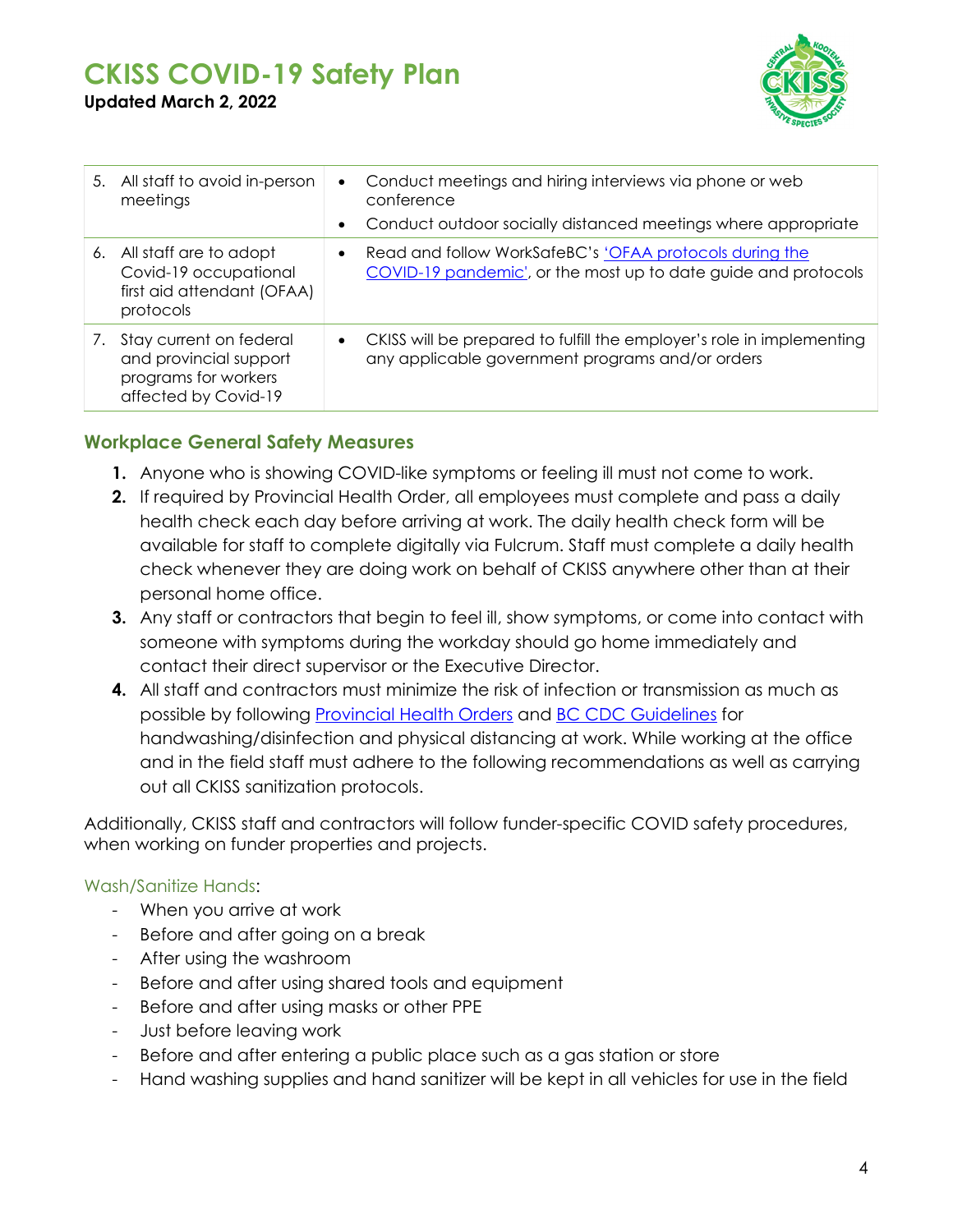**Updated March 2, 2022**



#### <span id="page-4-0"></span>Physical Distancing:

- Stay 2 m away from others whenever possible
- Avoid crowded places
- At the office, take breaks outside or at your work station

#### <span id="page-4-1"></span>Mask Wearing:

- Masks are required in indoor public spaces, except when seated at your workspace
- Masks are required in common areas at the office and at all times when leaving your workspace (ex. going to the bathroom)
- Masks are required when travelling in vehicles with coworkers
- Consider putting on a mask any time it might be difficult to stay physically distanced (2 meters) from other people
- Masks should fit tightly, covering the mouth and nose and going under the chin
- Masks should be made of three layers of fabric, including two layers of tightly-woven fabric, with a filter or filter fabric between layers.
- While wearing a mask avoid touching the mask or your face
- Face shields and mouth shields are not appropriate mask alternatives

#### <span id="page-4-2"></span>**Office Specific Safety Measures**

- Signage will be posted outside the office indicating that **anybody exhibiting COVID-like symptoms may not enter** and, if required by PHO, reminding staff to complete their daily health check.
- Everyone using the office must follow all CKISS COVID safety measures as laid out in the CKISS COVID-19 Work Protocol including hand washing, physical distancing, maskwearing and sanitization.
- Each person using the office must have 5 square meters squared (2.236 x 2.236m) of unencumbered space. Based on this requirement, **the CKISS office has an occupancy limit of 8 people (up to 5 in the front room, up to 3 in the back room)**.
- The CKISS office will be arranged to allow staff to be physically distanced when at their workstations.
- Whenever possible windows and doors should be left open to promote good ventilation.
- Staff are encouraged to take breaks at their desks or outside in order to minimize the use of indoor common space.
- Some staff may be required to work from home depending on office space availability and the evolving COVID-19 situation. Staff are encouraged to work from home or stagger work days/hours whenever possible to reduce the number of people in the office at one time.
- Everyone must follow the office sanitization protocol and if required by PHO, complete the daily health check.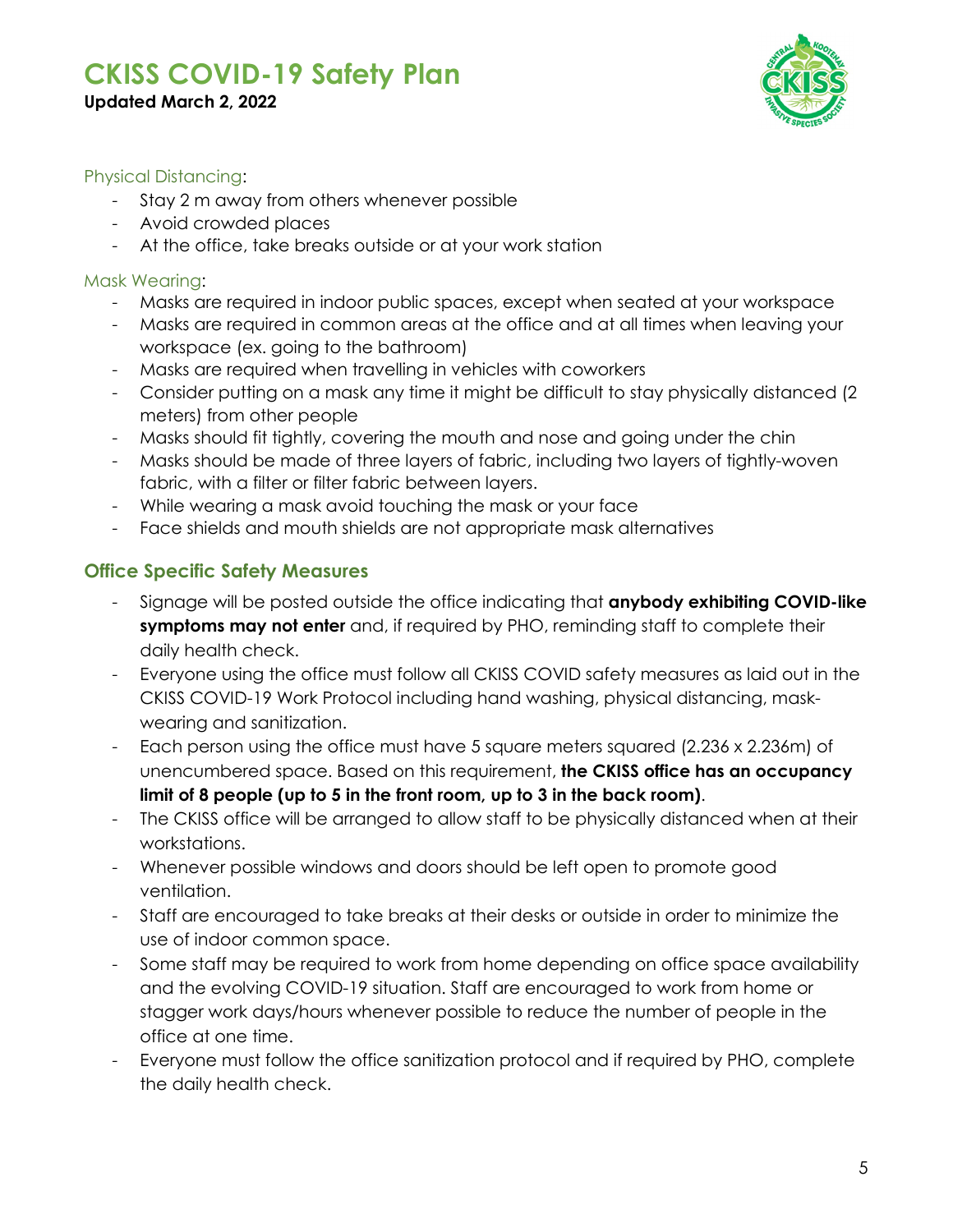

- **Updated March 2, 2022**
	- Staff must have their own eating and drinking utensils such as cups and cutlery. These items must be kept at your workstation. There will be no access to shared mugs etc. If you do not have a permanent workstation please bring them to work with you as needed.

#### <span id="page-5-0"></span>**Vehicle Specific Safety Measures**

- Follow the vehicle sanitization protocol.
- Masks must be worn in vehicles when travelling with coworkers.
- Climate control vents must be set to draw air from outside and must not be set to recirculate.
- Windows should be opened whenever possible to allow for better ventilation.

#### <span id="page-5-1"></span>**Field Work Safety Measures**

- Where feasible field staff will have separate equipment and PPE
- The equipment sanitization protocol must be followed for all shared equipment
- Masks may be removed when staff are socially distanced and completing fieldwork outside
- Be sure to maintain 2 m distance if approached by members of the public, landowners, land managers, etc. while completing fieldwork
- High traffic outdoor areas such as parks, trails, and docks should be approached with caution. If necessary, work in these areas can be postponed/rescheduled.

#### <span id="page-5-2"></span>**Outreach Safety Measures**

Safety measures to be followed while conducting outreach events, or operating the CKISS outreach booth, are provided in a separate document which will be updated regularly to align with Public Health order updates as required. All outreach events and activities will be planned to comply with Public Health orders, and will be modified or rescheduled as required to ensure the safety of CKISS staff and members of the public.

Outreach safety guidelines can be found here: Dropbox (CKISS)\1.0 CKISS General\4a. COVID-19

When coordinating an activity with a partner group such as a school, youth group, etc that has additional COVID safety policies, the group's safety requirements will be followed in addition to CKISS protocols.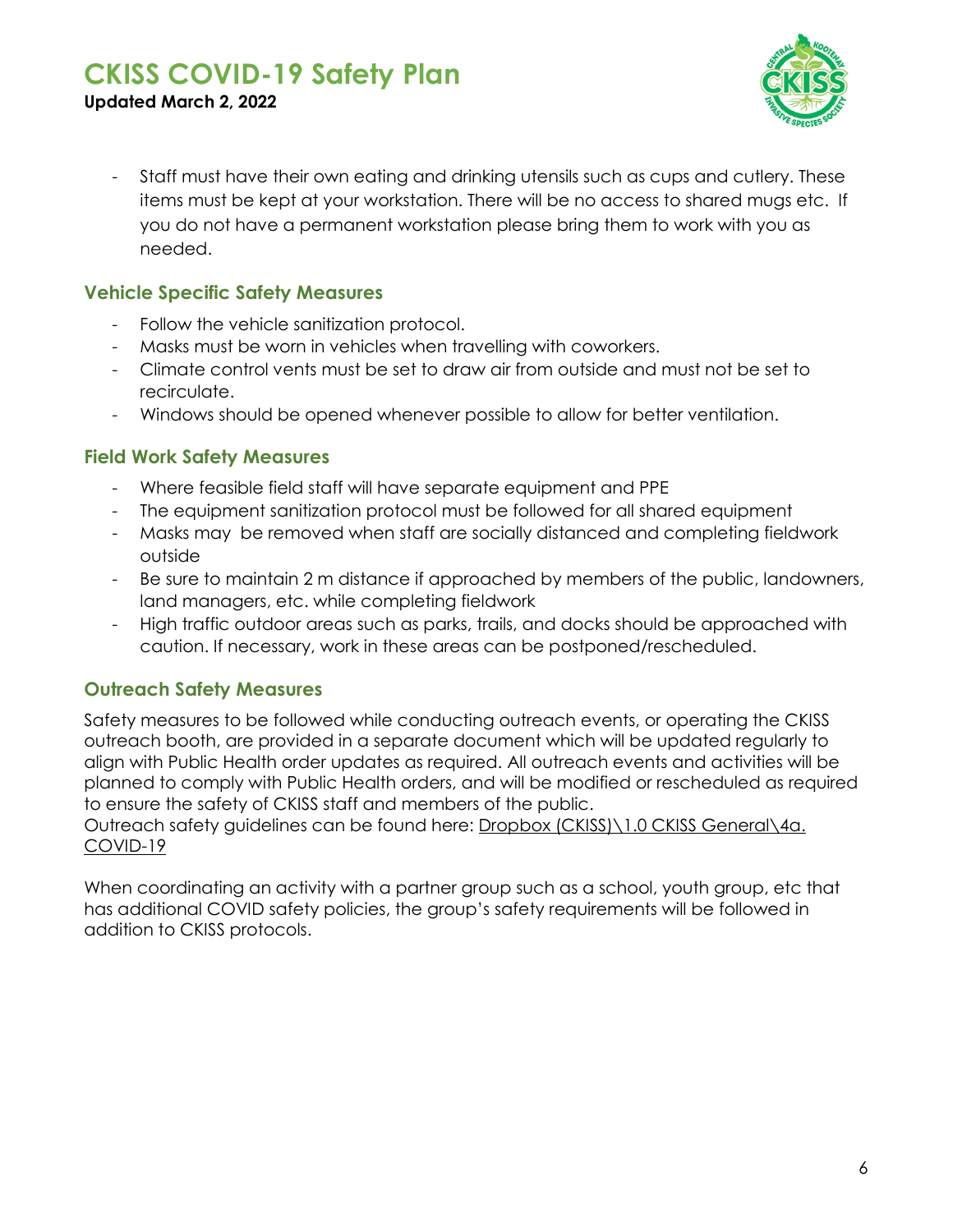

#### <span id="page-6-0"></span>**Sanitization Policy**

#### <span id="page-6-1"></span>Cleaning Products

- All sanitization must be completed using a product that is approved as effective against COVID-19, and following the directions for effective use. A complete list of approved products can be found here: [https://www.canada.ca/en/health](https://www.canada.ca/en/health-canada/services/drugs-health-products/disinfectants/covid-19/list.html#tbl1)[canada/services/drugs-health-products/disinfectants/covid-19/list.html#tbl1](https://www.canada.ca/en/health-canada/services/drugs-health-products/disinfectants/covid-19/list.html#tbl1)
- **CAUTION**: do not use products containing hydrogen peroxide, ammonia, or bleachbased products, as these could damage some surfaces, particularly vehicle interiors.
- A mixture of 70% Isopropyl alcohol is effective and should not cause damage to surfaces.
- Appropriate cleaning products are available at the CKISS Office and will also be stored in vehicles as needed.

#### <span id="page-6-2"></span>Office Sanitization Protocol

If staff are using **shared equipment** that may have been or will be used by others, they must **sanitize it before and following use** (ie, computers, tablets, label maker, etc.).

**A full office disinfection must be completed at the end of each day.** This includes all touch surfaces within the CKISS office and high touch areas such as the kettle, fridge, bathroom door, and surfaces in the bathroom. The last person to leave the office will complete this and a record of this sanitization must be completed **on the "Daily Sanitization Checklist" found below.**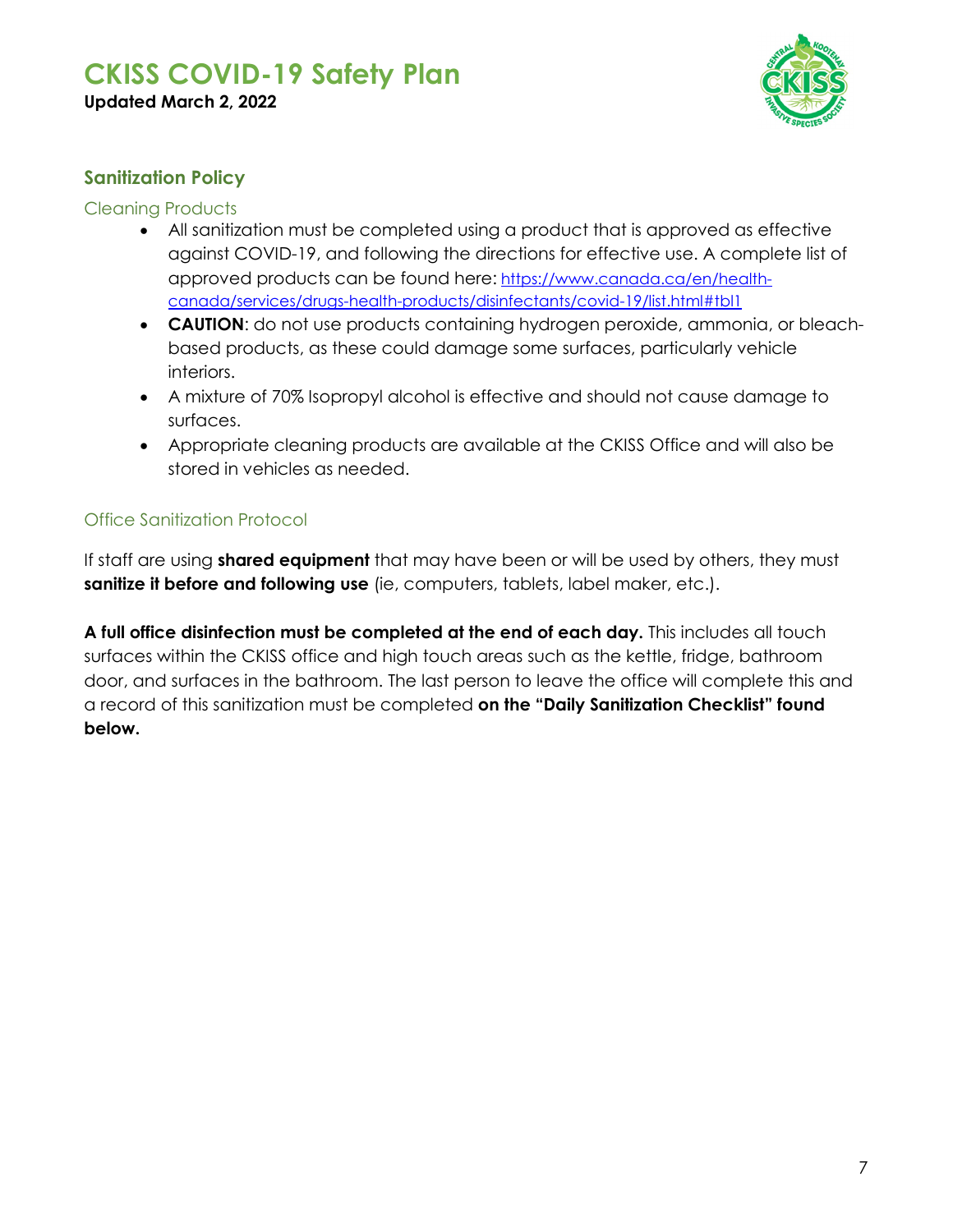**Updated March 2, 2022**



#### <span id="page-7-0"></span>Daily Sanitization Checklist

| <b>Date</b>                                                                              |  |  |  |  |  |  |  |  |
|------------------------------------------------------------------------------------------|--|--|--|--|--|--|--|--|
| Name:                                                                                    |  |  |  |  |  |  |  |  |
| <b>Cleaning Tasks</b>                                                                    |  |  |  |  |  |  |  |  |
| Wash your hands before<br>you start cleaning                                             |  |  |  |  |  |  |  |  |
| <b>Disinfect doorknobs</b>                                                               |  |  |  |  |  |  |  |  |
| <b>Disinfect light switches</b>                                                          |  |  |  |  |  |  |  |  |
| Disinfect taps, sink, and<br>toilet handle in bathroom                                   |  |  |  |  |  |  |  |  |
| Disinfect kettle, fridge,<br>microwave                                                   |  |  |  |  |  |  |  |  |
| Disinfect your personal<br>workstation (mouse, desk,<br>keyboard, chair arms)            |  |  |  |  |  |  |  |  |
| <b>Disinfect iPad</b>                                                                    |  |  |  |  |  |  |  |  |
| Disinfect all cabinet and<br>drawer handles                                              |  |  |  |  |  |  |  |  |
| <b>Disinfect printer buttons</b>                                                         |  |  |  |  |  |  |  |  |
| Disinfect any<br>miscellaneous items used<br>(shared keys, chargers,<br>VHF radio, etc.) |  |  |  |  |  |  |  |  |
| Replace hand towel in<br>the bathroom <sup>1</sup>                                       |  |  |  |  |  |  |  |  |
| Put any used cloths in the<br>laundry basket                                             |  |  |  |  |  |  |  |  |
| Check that we have<br>adequate supplies <sup>2</sup>                                     |  |  |  |  |  |  |  |  |
| Disinfect clipboard and<br>pen                                                           |  |  |  |  |  |  |  |  |

<span id="page-7-1"></span> $\overline{a}$ *<sup>1</sup> Hand towel to be changed once a day or use more frequently if staff are unable to fully dry their hands using the towel. Paper towel are also available if preferred.* 

<span id="page-7-2"></span>*<sup>2</sup> Jaymie to be notified if supplies will run out within a week.*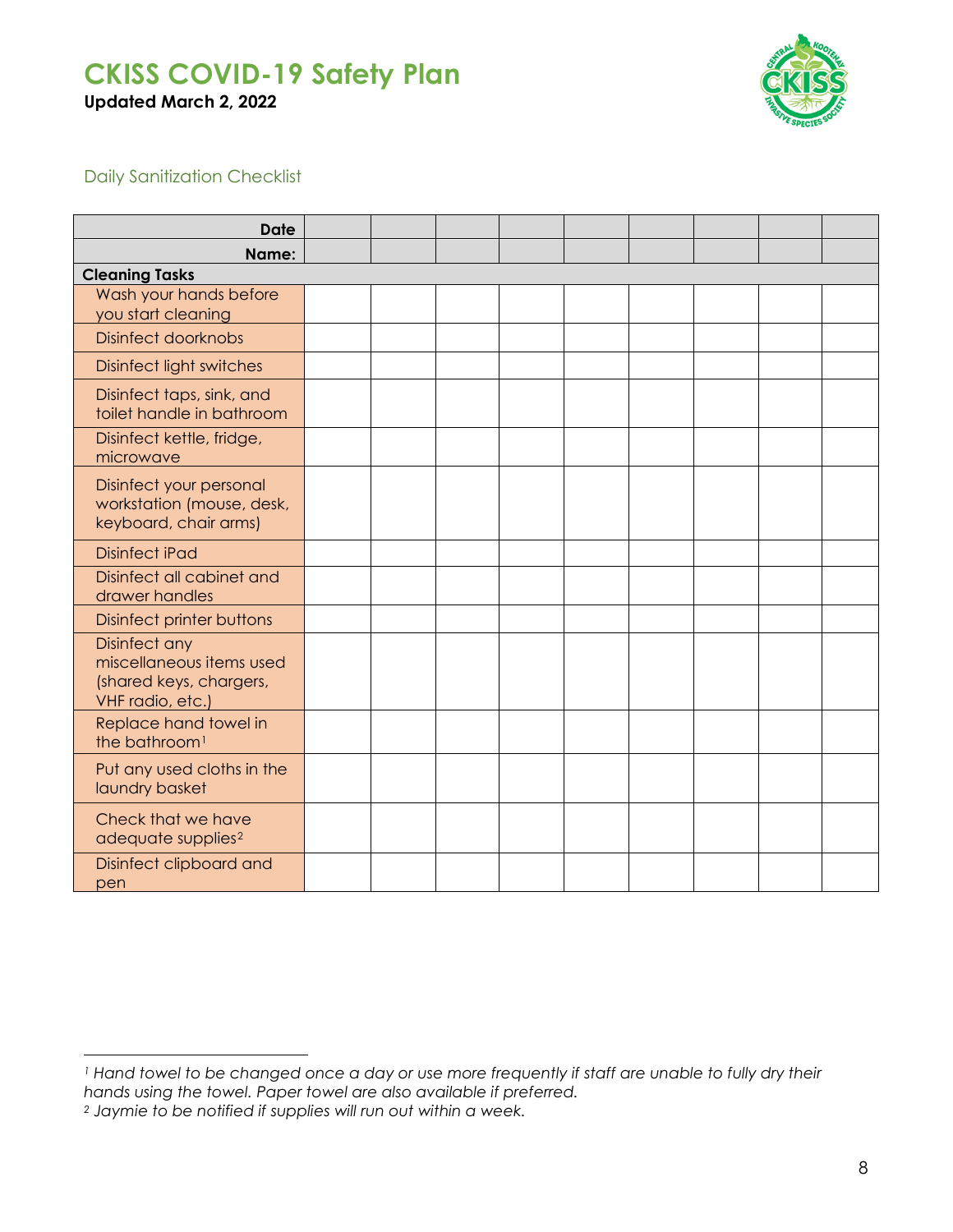

# <span id="page-8-0"></span>Vehicle Sanitization Protocol

Safety and Sanitizing Supplies for Vehicles

- 1. Ziplock bag of gloves
- 2. Ziplock bag of masks
- 3. Disinfecting spray
- 4. Hand sanitizer
- 5. Fleet vehicle cleaning protocols/sanitized tag
- 6. Water jug
- 7. Soap
- 8. Paper towels
- 9. Garbage bags

#### <span id="page-8-1"></span>Procedure for Sanitizing Vehicles

After each use, all CKISS vehicles will be sanitized and left with the "SANITIZED" tag face up on the dashboard. While in use, the "SANITIZED" tag will be moved off the dash.

CKISS staff will also utilize Kootenay Carshare Coop vehicles. These vehicles need to be sanitized before and after use. As the availability of cleaning supplies in Carshare vehicles has been inconsistent in the past, be sure to bring some along when picking up a car.

When cleaning a vehicle please follow the checklist below:

| Task                                                               |  |
|--------------------------------------------------------------------|--|
| Wash/Sanitize your hands                                           |  |
| Wipe car seats and armrests                                        |  |
| Wipe steering wheel and controls                                   |  |
| Wipe transmission shifter, blinkers and wiper controls             |  |
| Wipe radio and climate controls                                    |  |
| Wipe ventilation grilles and knobs                                 |  |
| Wipe mirror controls and rearview mirror sides                     |  |
| Wipe window buttons                                                |  |
| Wipe grab handles                                                  |  |
| Wipe seat belts and buttons                                        |  |
| Wipe door handles (inside and out)                                 |  |
| Wipe shifter and emergency brake handle                            |  |
| Wipe any other surfaces touched (eg totes, piss tank, cones, etc.) |  |
| Refill blue water jug if necessary                                 |  |
| Restock cleaning supplies, masks, and gloves if needed             |  |
| Remove all garbage and personal items                              |  |
| Place "SANITIZED" tag on the dash (CKISS vehicles only)            |  |